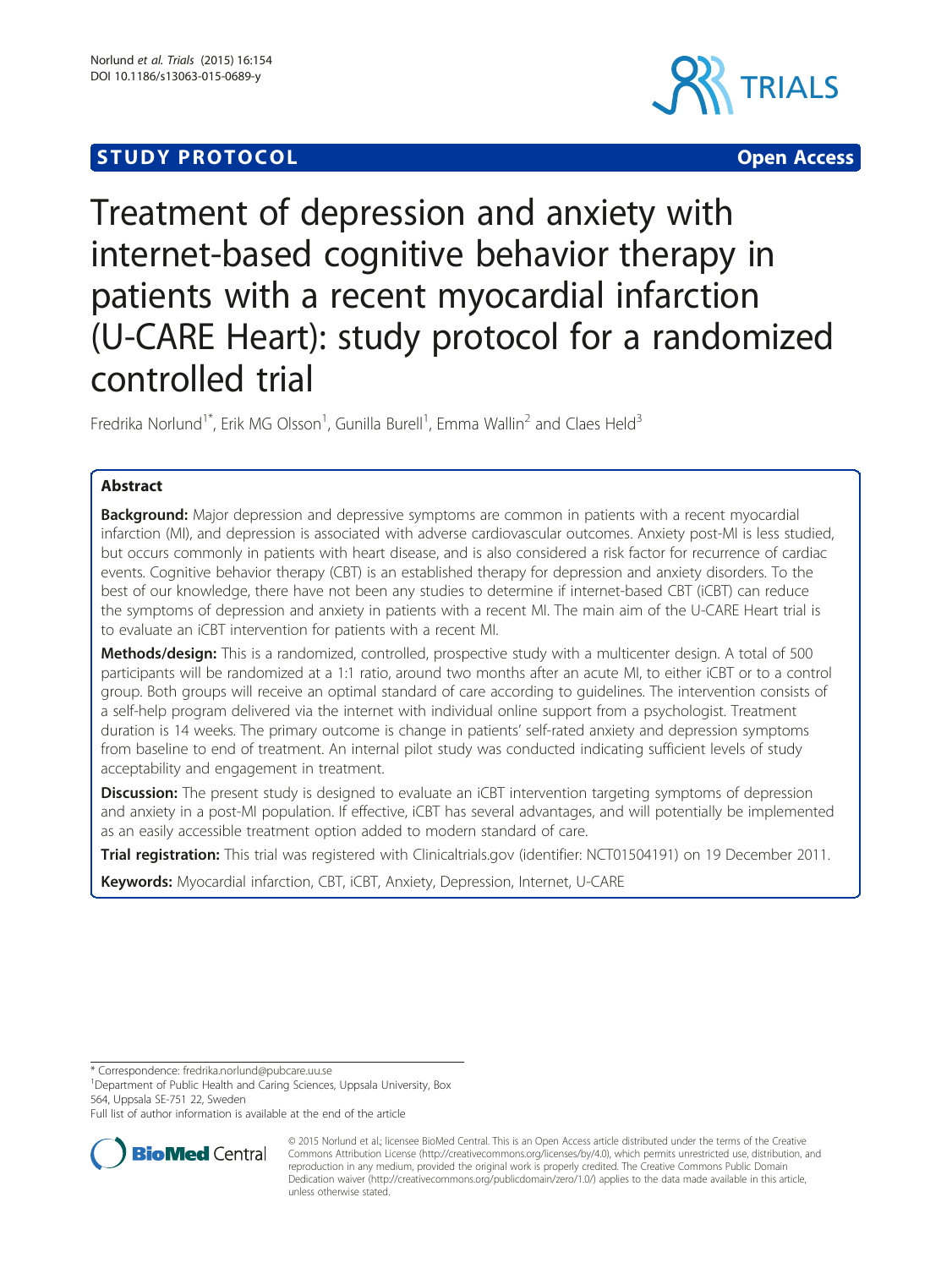#### Background

## Depression and anxiety is common in patients with myocardial infarction

Depression and depressive symptoms are common in patients with a recent myocardial infarction (MI). Major depression is reported to be prevalent in 20% of this patient population and, when including subsyndromal depressive symptoms, the prevalence is 31% [\[1](#page-6-0)]. Depression is also associated with adverse cardiovascular (CV) outcomes [\[2](#page-6-0)]. Furthermore, depression is a chronic, disabling condition associated with poor quality of life, functional limitation, less favorable self-care behaviors, and higher health care costs among patients with heart disease [[3](#page-6-0)]. There are several possible mechanisms linking depression to cardiac events. Smoking and hypertension are known risk factors for heart disease that are more prevalent in depressed patients [[4,5](#page-6-0)]. Depression is also associated with poor adherence to cardiac rehabilitation, which may lead to a less optimal recovery and worsened prognosis [[6\]](#page-6-0). In addition, depression is an independent risk factor for future events. Possible mechanisms may be neuroendocrine dysfunction, disturbances in autonomic cardiac control, enhanced platelet activity, endothelial dysfunction, and inflammation [[2\]](#page-6-0).

Anxiety in patients with a recent MI and its association with prognosis has been less studied than depression, and the prevalence of patients diagnosed with anxiety is therefore uncertain. However, in one study, 38% of a post-MI group reported at least mild symptoms of anxiety, while only 18% in the same population reported at least mild symptoms of depression [[7\]](#page-6-0). Importantly, in a large meta-analysis it was concluded that anxiety was not only common after MI, but also an independent risk factor for incident coronary heart disease and cardiac mortality [\[8](#page-6-0)]. Assumed mechanisms connecting anxiety and MI are more rapid progression of atherosclerosis, increased risk of ventricular arrhythmias, and unhealthier lifestyle factors, which are common among patients with anxiety and are known risk factors for heart disease [[9\]](#page-6-0). Feelings of anxiety, sadness, and anger and/or hostility are highly correlated, and all are considered risk factors for first and recurrent cardiac events. It's been suggested that at general disposition toward negative affectivity may be a more important risk factor than the expression of any specific negative affect [[10\]](#page-6-0).

## Psychological interventions for patients with a recent myocardial infarction

Psychological interventions may reduce the level of depression in cardiac patients according to a Cochrane review [\[11](#page-6-0)], and of the psychological interventions, cognitive behavioral therapy (CBT) has shown the most favorable results [[12](#page-6-0)]. Despite the fact that anxiety is

a risk factor for MI, very few treatment studies on anxiety in patients with a recent MI have been conducted [\[11](#page-6-0)]. To our knowledge, there is only one randomized controlled clinical trial (RCT), which showed no effect of the intervention [[13](#page-6-0)]. There are several studies that have used group-based interventions focusing on a broader range of psychosocial risk factors with good results. These studies use CBT principles in a cognitive behavioral stress management program [\[14-16\]](#page-6-0).

There is a high degree of spontaneous recovery of anxiety and depression in the first month after an MI [\[17\]](#page-6-0). By delaying the start of the treatment by two to three months after the acute event, one can exclude those who recover spontaneously from an initial depression or crisis and minimize the risk of treating people who will recover spontaneously. In the ENRICHD-study, therapy started two weeks after the MI, which led to substantial recovery in both the treatment group and the control group [[18](#page-6-0)].

#### Internet-based cognitive behavioral therapy

During the past decade, internet-delivered psychological interventions have become more common, and internetbased CBT (iCBT) has several advantages over traditional face-to-face CBT. First, the treatment can be delivered at any preferred time and place, and participants can work with the material at their own pace and review it as often as desired. Second, the level of therapist involvement can be adjusted and individualized; thus it may be possible to reduce the therapist time while maintaining efficacy [[19](#page-7-0)]. Importantly, iCBT has been shown to be as effective as traditional CBT when it comes to anxiety and depression [[19\]](#page-7-0). To achieve good compliance and results when delivering iCBT, individual support by psychologists is recommended [[20](#page-7-0)]. It also seems beneficial to tailor the intervention towards specific problems in the target population instead of using generic treatments [\[21](#page-7-0)]. Although there are fewer studies available for iCBT, it seems to work well in populations with various somatic disorders [\[22\]](#page-7-0). To our knowledge, there are no RCTs available to determine the effects of iCBT in patients with a recent MI.

#### Study objectives

The aim of the U-CARE Heart trial is to prospectively study the effects of iCBT in male and female patients with a recent MI with symptoms of depression and anxiety. Primary endpoints are change in self-rated depression and anxiety. Secondary endpoints are quality of life, stress behaviors, fatigue, sleep pattern, posttraumatic stress, and posttraumatic growth. Furthermore, we will evaluate health economy aspects and the cost-effectiveness of the intervention, and study its effect on later major adverse cardiac events.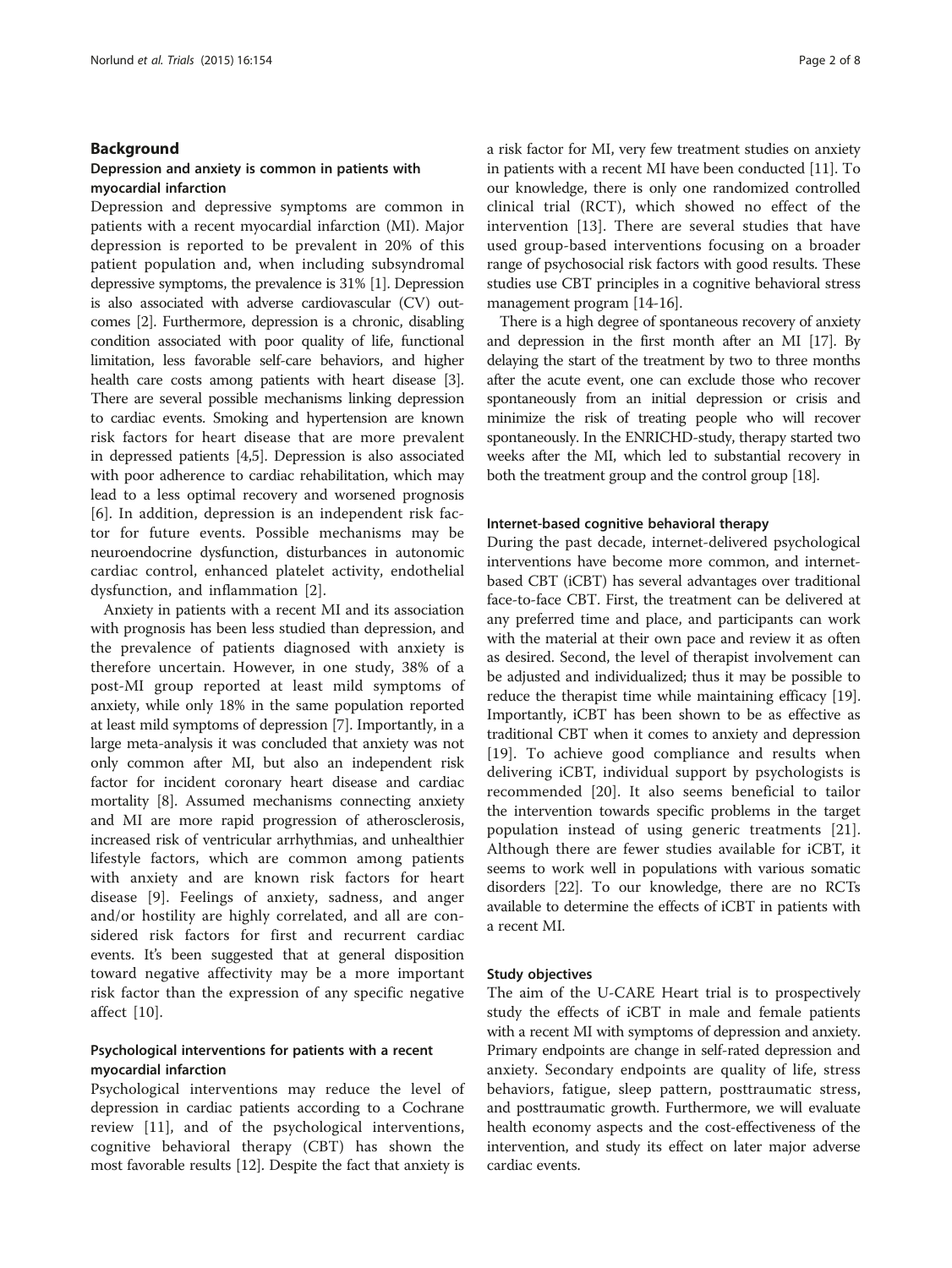## <span id="page-2-0"></span>Methods/design

The present study is part of the Uppsala University Psychosocial Care Program (U-CARE), which aims at developing psychosocial care for somatic disease via the internet [\[23](#page-7-0)]. An internet platform (the U-CARE portal, Uppsala University, Uppsala, Sweden) has been developed within the U-CARE program. The U-CARE portal is used for data collection and interventions in all projects undertaken within the framework of the program.

## Study design and participants

U-CARE Heart is a prospective RCT. Figure 1 provides an outline of the trial design. A total of 500 participants will be recruited in a multicenter design, involving cardiology clinics in Sweden, in both rural and urban areas. Currently, 15 hospitals are engaged in the study. Inclusion and exclusion criteria are:

## Inclusion criteria

- Age <75-years-old with a recent acute MI (<3 months)
- Depression and/or anxiety score of >7 on one or both of the Hospital Anxiety and Depression Scale (HADS) subscales [\[24\]](#page-7-0).

## Exclusion criteria

- Scheduled for a coronary artery bypass surgery<br>• Unable or unwilling to use a computer or inter
- Unable or unwilling to use a computer or internet, including email
- Unable or unwilling to use a mobile phone
- Difficulties in reading or understanding Swedish
- Life expectancy of less than a year
- Anticipated poor compliance

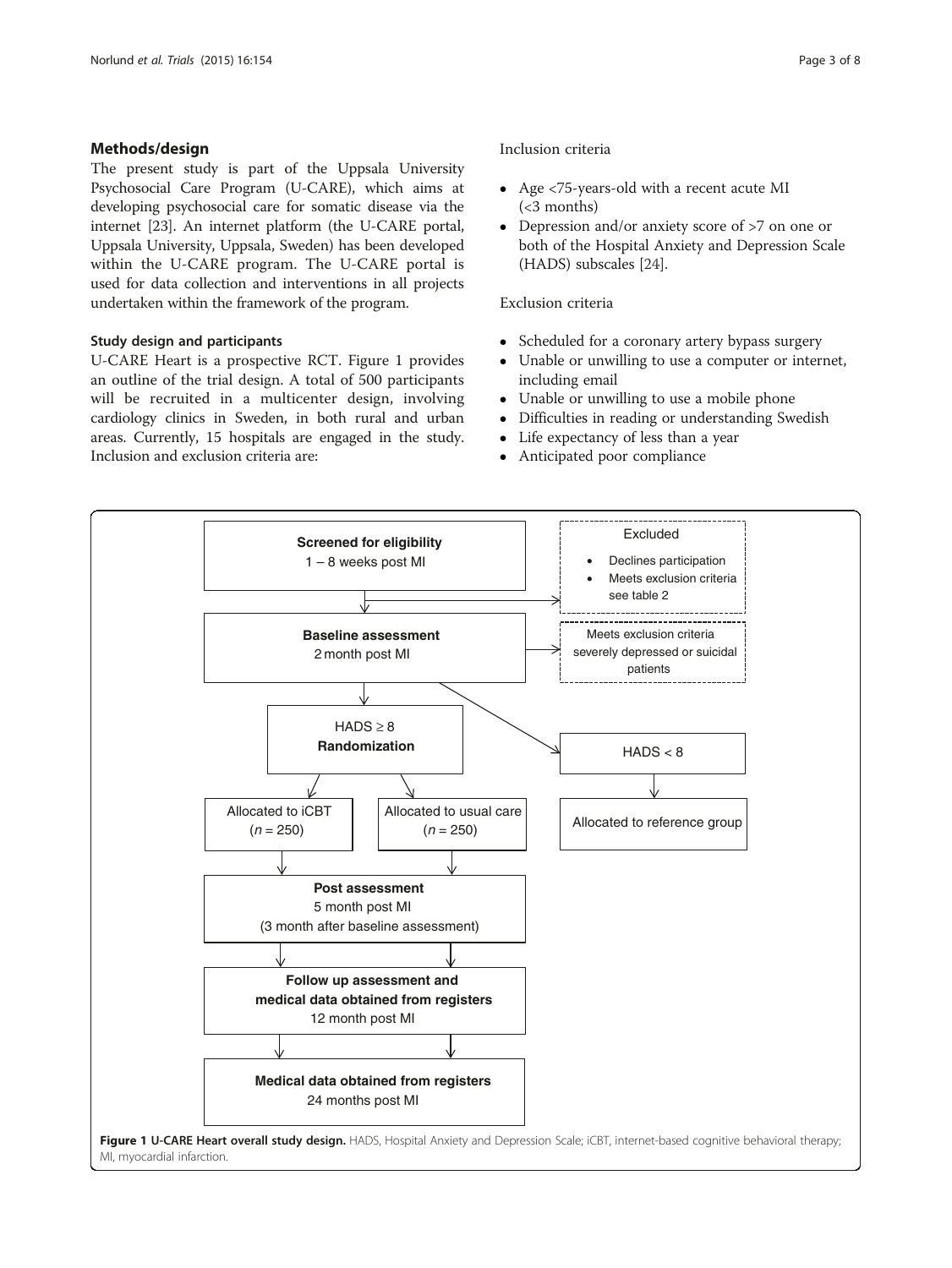- Highly depressed or suicidal patients (Montgomery-Åsberg Depression Rating Scale Self Rating (MADRS-S) score  $>34$  or MADRS-S item  $9 > 3$ ) [\[25\]](#page-7-0)
- Participation in an ongoing trial with a behavioral intervention.

Participants scoring below eight on the HADS; will be allocated to a reference group which will be used to answer correlational research questions that are beyond the scope of this paper describing the RCT. Participants, both in the intervention group and in the control group, may seek other help such as psychopharmacology or counselling for their emotional problems if they wish to. Information on other treatment will be collected and controlled for in the statistical analyses. The first 20 randomized patients were included in an internal pilot study reported below. At that time of the pilot study, 12 hospitals were engaged in recruitment of participants.

#### Statistical power, sample size and statistical principles

We expect an effect size of the treatment on symptoms of depression and anxiety of at least Cohen's  $d = 0.30$ (a small effect size). This is based on the results from the ENRICHD study [\[18](#page-6-0)]. With  $α = 0.05$  and a power of 90%, a sample of 468 participants is needed, of which 234 will receive the intervention. Main results will be analyzed according to the intention-to-treat principle and thus include all participants. When analyzing secondary outcomes, Holm-Bonferroni correction will compensate for multiple comparisons. The study is underpowered to detect a potential effect on major adverse cardiac events and these analyses will only be exploratory.

#### Randomization

Participants will be randomized (1:1) to either iCBT or standard of care. Randomization will be stratified by clinical center to obtain approximately equal sample sizes in both groups from every center.

## The internet-based cognitive behavioral therapy intervention

The iCBT intervention is inspired by face-to face CBT for psychological problems and earlier iCBT-manuals. CBT is a short-term therapy that aims at challenging negative patterns of cognitions and behaviors leading to negative feelings. It usually contains self-registrations and introduction of new, more functional, cognitions or behaviors. The iCBT intervention starts with a general introduction to the CBT model. The participants are asked to describe their present concerns and goals with their participation in the treatment. After completing the introduction, the participants will, with help from their therapist, choose the problem area(s) they want to work with. This self-tailored design is suggested to give the participants more control while maintaining treatment quality [\[26](#page-7-0)]. There are 10 treatment modules to choose from in the portal Each participant chooses two or three of the modules below after finishing the mandatory introduction to cognitive behavioral therapy:

- Worry management
- Fear and avoidance after a myocardial infarction<br>• Behavioral activation
- Behavioral activation
- Problem solving<br>• Communication
- Communication training
- Relaxation<br>• Cognitive
- Cognitive restructuring
- Coping with insomnia
- Values in life<br>• Relanse preve
- Relapse prevention.

Each module contains two to four steps, and the participants are suggested to work with one step each week, for a total of 14 weeks. The treatment program includes texts, presentations, assignments, and self-monitoring, and offers a weekly feedback from a psychologist over the internet. The content of the modules were designed specifically for this study.

In addition, the participant can communicate with their psychologist through the portal at any time and ask for support or clarifications. Participants who do not log in or follow the treatment plan are reminded via automatic emails, text messages, telephone calls, or postal mail at their choice and are encouraged to continue.

The U-CARE portal also contains a discussion forum where participants have the possibility to communicate with each other, as well as videos with patients who have had an MI and who have struggled with negative feelings afterwards.

#### Standard of care

All patients in the study are treated medically according to international guidelines by the local health care system regardless of treatment allocation. Standard of care includes secondary preventive interventions and cardiac rehabilitation activities according to local routines. This includes education about the disease and of risk factors, encouragement for lifestyle behavioral changes (for example, smoking cessation, diet modification, and increased physical activity), and psychosocial support. Psychotropic medication may be prescribed if considered necessary.

## Procedure

The patients are identified at the local hospitals one to eight weeks after their MI. The patients are contacted by project personnel 8 to 12 weeks after their MI and are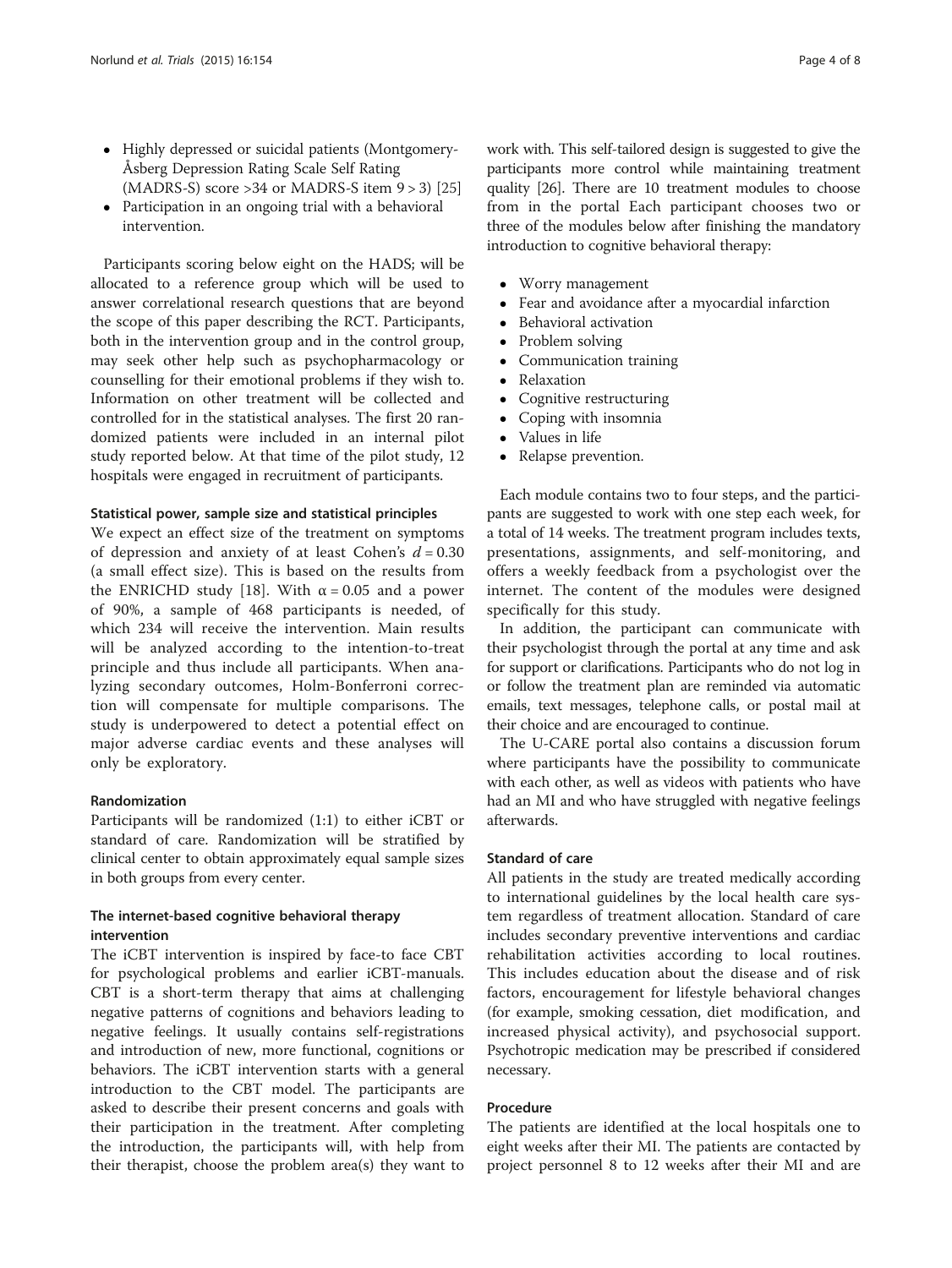sent an informed consent form for signing. After returning the signed consent form they are provided with login details. Each participant receives a username and password that they can change at their own choice. At each session they will also receive a text message with a five-digit numerical password to enter, in order to enhance security. Patients with signs of severe depression or reporting suicidal ideation when answering the baseline assessments will be excluded from the study and contacted via telephone by a project psychologist and, if needed, referred to adequate treatment. Likewise, if there is reason to believe that they have developed severe depression or have become suicidal during the study, patients will be contacted by the psychologist for assessment and possibly referred to other treatment. Reminders via email and text messages will be sent automatically from the platform if the questionnaires are not completed within seven days, and by telephone if they still have not been completed after another seven days.

The status of depression and/or anxiety for those in treatment will be monitored by the therapist via communication within the portal. If there are any indications of suicidal ideations or worsening of symptoms the therapist will contact the participant by telephone to evaluate their status, give advice on how to obtain other treatment or encourage them to carry on with their iCBT program.

#### Data collection

## Self-rating scales

All self-reported data will be collected via the U-CARE portal at three time points: (a) at baseline (two months after the MI), (b) immediately after program completion (14 weeks after baseline), and (c) during the follow-up period (12 months after the MI; Figure [1\)](#page-2-0). Well-known and validated questionnaires with good psychometric properties reflecting various aspects on psychological wellbeing will be used.

Depression and anxiety The main outcome measure assessed is self-reported depression and anxiety using the HADS [[24\]](#page-7-0), which comprises one subscale for anxiety symptoms and one for depressive symptoms. Values above seven points on any of the subscales indicate at least mild anxiety or depression. HADS has been criticized for measuring general distress rather than two separate symptom clusters [[27\]](#page-7-0); however, anxiety and depressions are usually correlated even when other questionnaires are used [\[28](#page-7-0)]. The depression subscale of HADS has been shown to have prognostic value for morbidity and mortality in patients with acute coronary syndrome, even though somatic-affective symptom-items are lacking [[29](#page-7-0)]. Depressive symptoms are also assessed by the Montgomery-Åsberg Depression Rating Scale-Selfrating (MADRS-S) [\[25\]](#page-7-0). The MADRS-S is also used to screen for severe depression and/or risk of suicide. To assess another aspect of depression, passivity and avoidance, the instrument Behavioral Activation for Depression Scale-Short Form is used [\[30\]](#page-7-0). Cardiac anxiety is assessed by the Cardiac Anxiety Questionnaire (CAQ) [[31](#page-7-0)]. CAQ measures fear of, avoidance of, and focus on cardiacrelated stimuli and sensations.

Other self-rating scales Quality of life will be assessed by the EQ-5D [[32\]](#page-7-0) and the Cantril Ladder of Life scale [[33\]](#page-7-0). Time urgency and hostility will be assessed by the Everyday Life Stress Scale [\[34](#page-7-0)], and vital exhaustion will be assessed using the Maastricht Questionnaire [\[35](#page-7-0)]. Sleeping problems will be assessed using the Insomnia Severity Index [\[36\]](#page-7-0), and posttraumatic stress will be assessed with Posttraumatic Stress Disorder Checklist- Civilian Version [\[37](#page-7-0)]. Posttraumatic growth, which refers to positive psychological change experienced as a result of struggle with highly challenging life circumstances, will be assessed with Posttraumatic Growth Inventory-Short Form [\[38\]](#page-7-0).

#### Medical and demographic data

Data on CV morbidity and mortality will be collected based on information from national registers such as the Patient Administration Register and the Cause of Death Register. Clinical data will be obtained by the national SWEDEHEART registries, which is a framework for several quality assurance registers in Swedish CV health care. Events that will be accounted for are: overall and cardiac-related mortality, including cause of death; incidence of MI, revascularization and/or stroke; number of hospitalizations; and number of days in hospital. These data will be collected at 12 and 24 months post-MI for all participants in the study. Demographic data will be obtained via project-specific questions.

## Pilot study

#### **Methods**

An internal pilot study has been performed using the same procedures and design as in the main study, and an evaluation was made after randomization of the first 20 participants. At the time, 12 hospitals were engaged in the recruitment of participants. The objective of the pilot study was to evaluate the study acceptability and participant activity using two criteria; (1) at least 50% of eligible participants not meeting any exclusion criteria should accept participation in the study, and (2) at least 50% of the participants randomized to treatment should have submitted at least one homework assignment within three weeks. If these criteria were met, the pilot study would seamlessly proceed to the main study whilst retaining the pilot participants, in line with the methodology of internal pilot studies [\[39](#page-7-0)].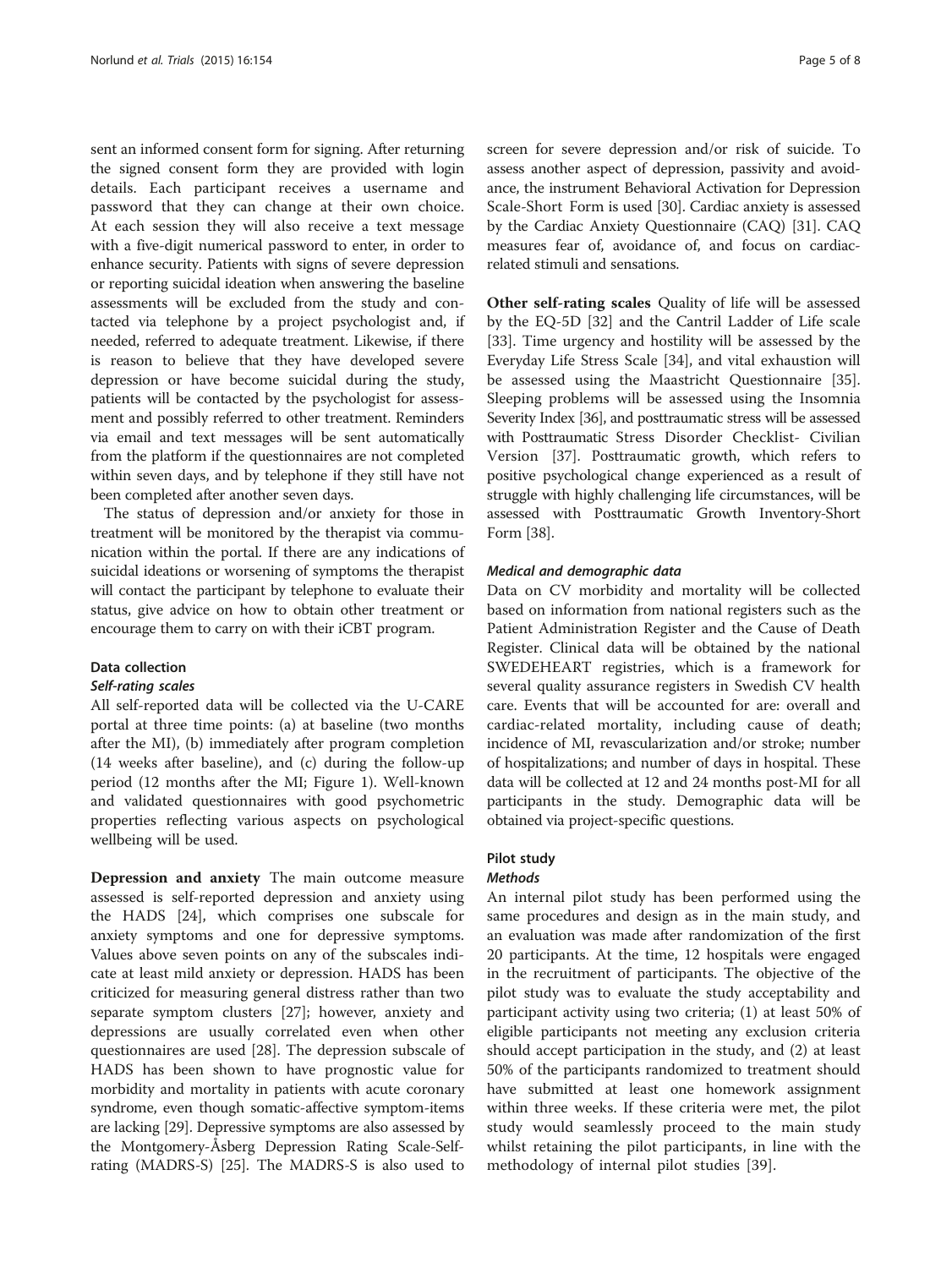## Results

The criteria for the pilot were met. Criterion one: 68% of the eligible patients not meeting any exclusion criteria accepted participation. The most common exclusion criterion, matching 35% of the eligible patients, was being unable or unwilling to use a computer or the internet. Of the consenting participants that completed the baseline questionnaires, 21% had HADS scores above seven and were randomized (see Figure 2). Criterion two: five participants (50%) submitted at least one homework assignment within three weeks from randomization. Another two participants submitted homework assignments eventually. Three participants were not active at all.

#### Ethical considerations

The study has been approved by the Regional Ethical Review Board in Uppsala (approval number: 2011/217). Written informed consent will be obtained from the participants before inclusion. Extensive measures have been taken to minimize the risk of infringing activities, and to ensure that study participants' personal data cannot be linked to patient-reported data by unauthorized persons. Study participants may at any time terminate participation without providing any explanation. An

important ethical concern is to not include participants in the study who need other specialized medical care, such as those with severe depression; the baseline measurement is designed to minimize that risk. All study participants will also have an established contact with physicians in routine health care. If therapists receive information about unexpected coronary symptoms they are to inform the patient's cardiac clinic after first consulting the study cardiologist.

## **Discussion**

The main result of the internal pilot study was that the two pre-specified criteria were met and the participants in the pilot study were included in the main ongoing study. Even though the criteria were met the data here presented indicate challenges both in recruitment and participant engagement. To reach the intended sample size when taking into account the relatively high rate of patients matching the exclusion criteria more hospitals will need to be engaged. Moreover, the power calculation we have made is conservative, using a high power and low effect size. A moderate effect size and acceptance of 80% statistical power will decrease the sample size needed substantially. We expected more participant engagement than what was evident from the pilot study. After the pilot

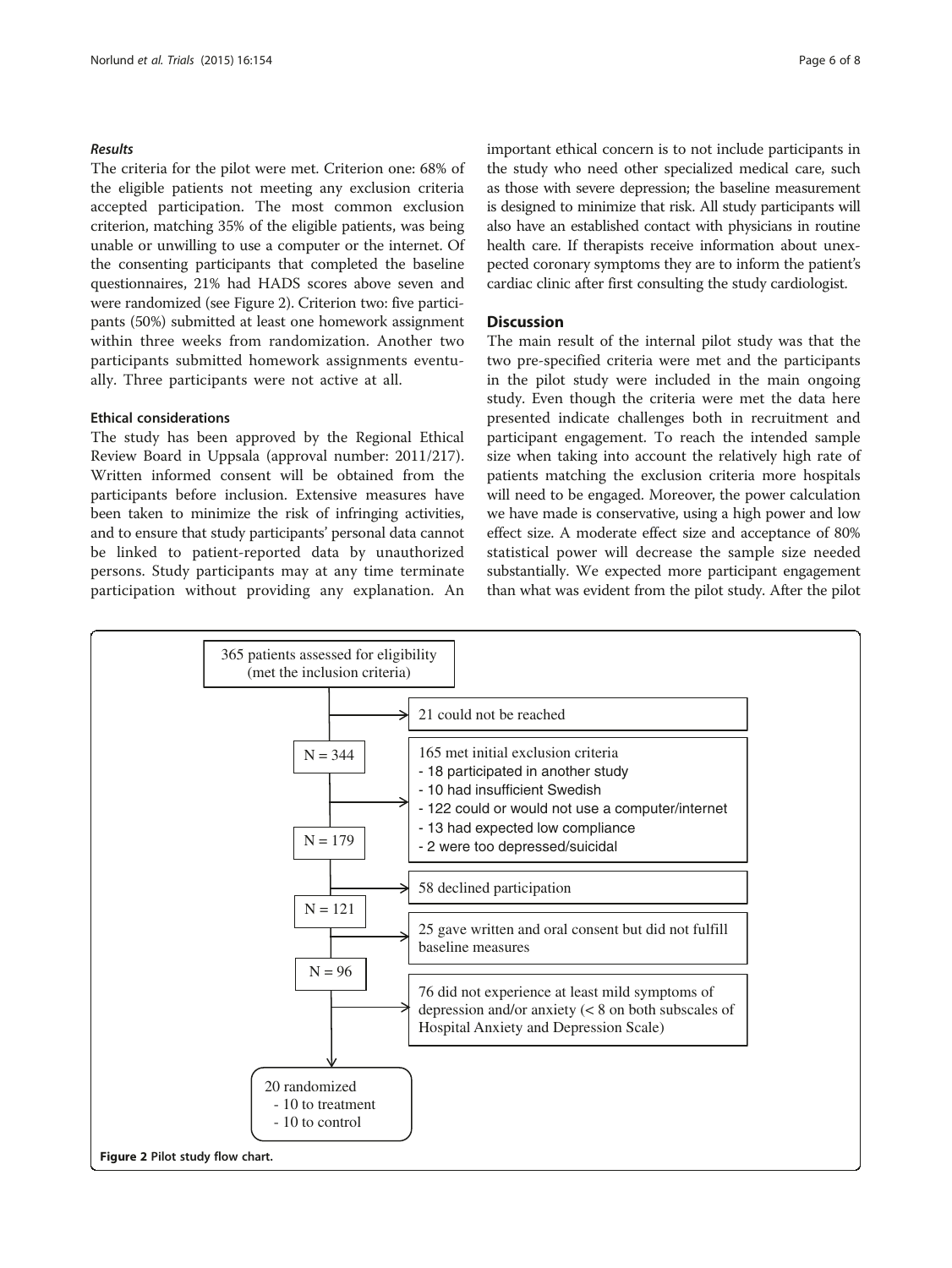<span id="page-6-0"></span>study we made minor changes to our communication protocols at recruitment and when reminding patients. Minor changes were also made in the structure of the introduction module. These changes were intended to improve information dissemination and patient engagement. It would, however, be premature to draw conclusions about participant engagement from only 10 participants. Participant engagement is a recognized concern in iCBT [[40](#page-7-0)] and patient motivation is considered the most important factor for engagement [\[41\]](#page-7-0). In the majority of iCBT studies participants have been recruited via media campaigns where they actively have sought treatment, whereas in this study patients were asked if they were interested by the hospital staff. The lack of externally valid studies is a major limitation, and therefore this study will clarify important questions of the feasibility of use of iCBT for patients with a recent MI in a clinical setting.

The present study is the first RCT using iCBT in patients with a recent MI with symptoms of depression and anxiety. If this program is successful, it will have important clinical implications and open up a possibility to satisfy an unmet need in these patients. Internet-based treatment has the potential for large-scale implementation at a reasonable cost. To increase the generalizability and opportunities for implementation nationwide, the study will be carried out in several counties and clinics across Sweden.

## Trial status

The inclusion of patients started in September 2013 and will continue until December 2016.

#### Abbreviations

CAQ: Cardiac Anxiety Questionnaire; CBT: Cognitive behavioral therapy; CV: Cardiovascular; HADS: Hospital Anxiety and Depression Scale; iCBT: internet-based CBT; MADRS-S: Montgomery-Åsberg Depression Rating Scale-Self-rating; MI: Myocardial infarction; RCT: Randomized controlled clinical trial; U-CARE: Uppsala University Psychosocial Care Program.

#### Competing interests

The authors declare that they have no competing interests.

#### Authors' contributions

FN contributed to the study design and the development of the intervention and drafted the manuscript. EO contributed to the study design and to the development of the intervention and helped to draft the manuscript. GB contributed to the study design and helped to draft the manuscript. EW contributed to the development of the intervention and helped to draft the manuscript. CH is the head of the project and was responsible for the development of the study design and also helped to draft the manuscript. All authors read and approved the final manuscript.

#### Acknowledgements

We are grateful to all who participated in the design and development of the study, especially Jonas Sjöström and his team who developed the U-CARE portal. We are also thankful to the program coordinator Louise von Essen. U-CARE Heart is a part of the research program U-CARE which is a Strategic Research environment funded by the Swedish Research Council (dnr 2009–1093). U-CARE Heart is also funded by the Swedish Heart and Lung Association, the Uppsala-Örebro Regional Research Council, Swedish Research Council for Health, Working Life, and Welfare (dnr 2014–4947), and the Vårdal foundation (dnr 2014–0114).

#### Author details

<sup>1</sup>Department of Public Health and Caring Sciences, Uppsala University, Box 564, Uppsala SE-751 22, Sweden. <sup>2</sup>Department of Psychology, Uppsala University, Box 562 S-75122, Uppsala, Sweden. <sup>3</sup>Department of Medical Sciences, Cardiology, Uppsala Clinical Research Center Uppsala University, Dag Hammarskjölds väg 14B, S-752 37 Uppsala, Sweden.

## Received: 5 February 2015 Accepted: 26 March 2015 Published online: 11 April 2015

#### References

- 1. Thombs BD, Bass EB, Ford DE, Stewart KJ, Tsilidis KK, Patel U, et al. Prevalence of depression in survivors of acute myocardial infarction. J Gen Intern Med. 2006;21:30–8.
- 2. Lichtman JH, Froelicher ES, Blumenthal JA, Carney RM, Doering LV, Frasure-Smith N, et al. Depression as a risk factor for poor prognosis among patients with acute coronary syndrome: systematic review and recommendations: a scientific statement from the American Heart Association. Circulation. 2014;129:1350–69.
- 3. Thombs BD, de Jonge P, Coyne JC, Whooley MA, Frasure-Smith N, Mitchell AJ, et al. Depression screening and patient outcomes in cardiovascular care: a systematic review. JAMA. 2008;300:2161–71.
- 4. Glassman AH, Helzer J, Covey L, Cottler L, Stetner F, Tipp J, et al. Smoking, smoking cessation, and major depression. JAMA. 1990;264:1546.
- 5. Carney RM, Freedland KE, Miller GE, Jaffe AS. Depression as a risk factor for cardiac mortality and morbidity: a review of potential mechanisms. J Psychosom Res. 2002;53:897–902.
- 6. Carney RM, Freedland KE, Veith RC, Jaffe AS. Can treating depression reduce mortality after an acute myocardial infarction? Psychosom Med. 1999;61:666–75.
- 7. Mayou RA, Gill D, Thompson DR, Day A, Hicks N, Volmink J, et al. Depression and anxiety as predictors of outcome after myocardial infarction. Psychosom Med. 2000;62:212–9.
- 8. Roest AM, Martens EJ, Denollet J, de Jonge P. Prognostic association of anxiety post myocardial infarction with mortality and new cardiac events: a meta-analysis. Psychosom Med. 2010;72:563–9.
- 9. Roest AM, Martens EJ, de Jonge P, Denollet J. Anxiety and risk of incident coronary heart disease: a meta-analysis. J Am Coll Cardiol. 2010;56:38–46.
- 10. Suls J, Bunde J. Anger, anxiety, and depression as risk factors for cardiovascular disease: the problems and implications of overlapping affective dispositions. Psychol Bull. 2005;131:260–300.
- 11. Whalley B, Thompson DR, Taylor RS. Psychological interventions for coronary heart disease: Cochrane systematic review and meta-analysis. Int J Behav Med. 2014;21:109–21.
- 12. Dickens C, Cherrington A, Adeyemi I, Roughley K, Bower P, Garrett C, et al. Characteristics of psychological interventions that improve depression in people with coronary heart disease: a systematic review and metaregression. Psychosom Med. 2013;75:211–21.
- 13. Merswolken M, Siebenhuener S, Orth-Gomér K, Zimmermann-Viehoff F, Deter H-C. Treating anxiety in patients with coronary heart disease: a randomized controlled trial. Psychother Psychosom. 2011;80:365–70.
- 14. Friedman M, Thoresen CE, Gill JJ, Ulmer D, Powell LH, Price V, et al. Alteration of type A behavior and its effect on cardiac recurrences in post myocardial infarction patients: summary results of the recurrent coronary prevention project. Am Heart J. 1986;112:653–65.
- 15. Gulliksson M, Burell G, Vessby B, Lundin L, Toss H, Svärdsudd K. Randomized controlled trial of cognitive behavioral therapy vs standard treatment to prevent recurrent cardiovascular events in patients with coronary heart disease: Secondary Prevention in Uppsala Primary Health Care project (SUPRIM). Arch Intern Med. 2011;171:134–40.
- 16. Orth-Gomér K, Schneiderman N, Wang H-X, Walldin C, Blom M, Jernberg T. Stress reduction prolongs life in women with coronary disease: the Stockholm Women's Intervention Trial for Coronary Heart Disease (SWITCHD). Circ Cardiovasc Qual Outcomes. 2009;2:25–32.
- 17. Hanssen TA, Nordrehaug JE, Eide GE, Bjelland I, Rokne B. Anxiety and depression after acute myocardial infarction: an 18-month follow-up study with repeated measures and comparison with a reference population. Eur J Cardiovasc Prev Rehabil. 2009;16:651–9.
- 18. Berkman LF, Blumenthal J, Burg M, Carney RM, Catellier D, Cowan MJ, et al. Effects of treating depression and low perceived social support on clinical events after myocardial infarction: the Enhancing Recovery in Coronary